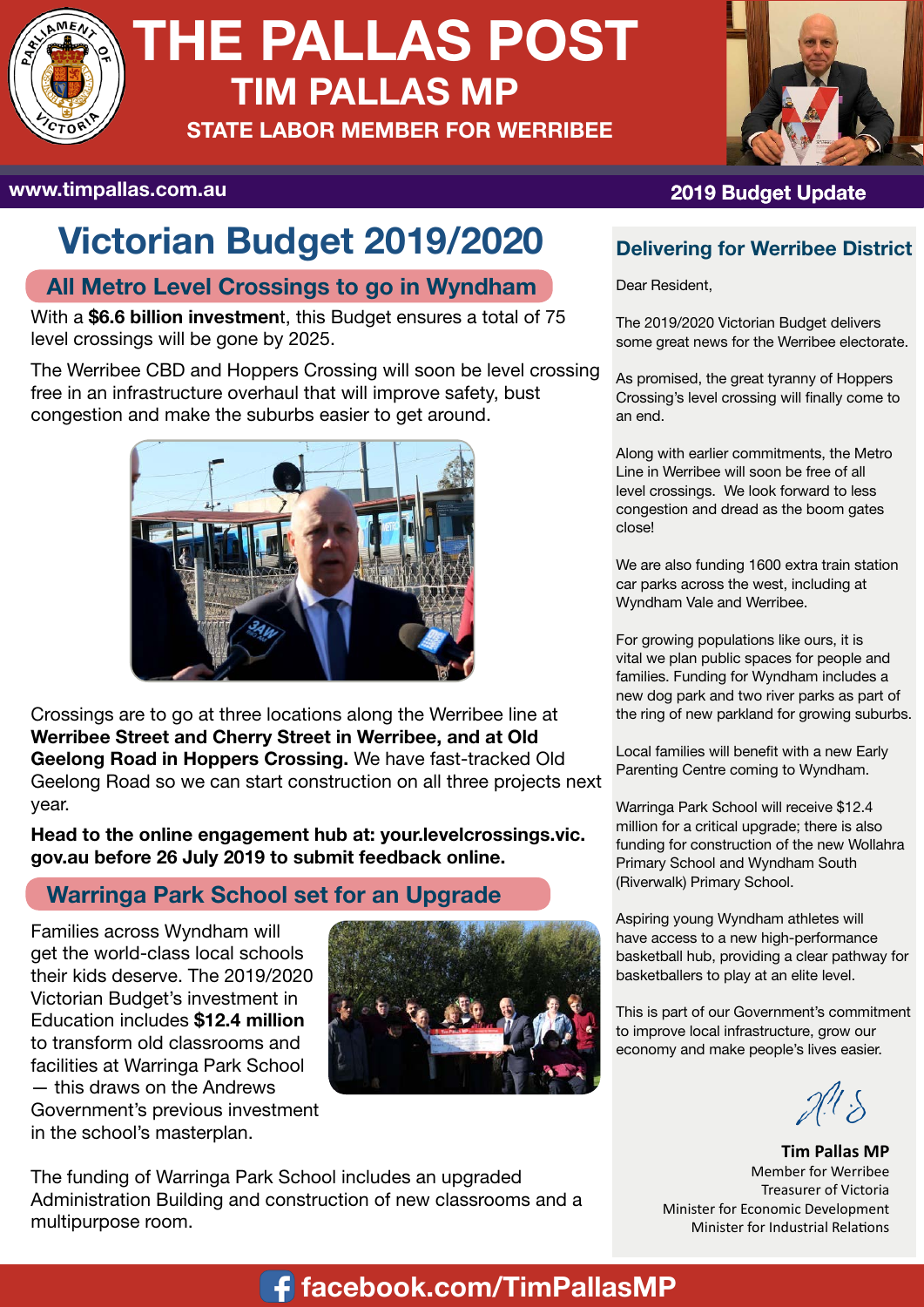# **Health Transport**

### **Mental Health Support for Mercy Health**



Recently, I joined Minister for Mental Health Martin Foley and local Federal Member Joanne Ryan along with Renee and Fletcher to announce funding of **\$2.8 million** over two years for Mercy Health, including Werribee Mercy Hospital.

This funding from the Andrews Government will deliver mental health treatment and care in partnership with Breakthru.

Disability and community mental health agencies will also have access to an additional \$20 million in grants to help them adapt their business model and respond to the challenges raised by the transition to the NDIS.

### **Early Parenting Centre for Wyndham**

Bringing a newborn baby home for the first time is one of the most precious moments for any parent – but for many families, it can be a stressful and challenging time.

That's why the Victorian Budget 2019/20 provides **\$135.1 million** for new and upgraded Early Parenting Centres, which will ensure parents are supported when it comes to sleeping, feeding and extra care for babies with additional needs.

Early Parenting Centres will be upgraded at Footscray's Tweddle Child and Family Health Service and Noble Park's Queen Elizabeth Centre, while new facilities will be built at Whittlesea, Casey, Frankston, and **Wyndham.**

> WE WILL TRIPLE THE NUMBER OF EARLY **PARENTING CENTRES** IN VICTORIA



### **Bus Boosts for Wyndham**

The Andrews Labor Government is extending bus service coverage to more areas, and doubling frequencies in the peak on some routes, commencing July 28. This includes:

- **Route 191** from Werribee Station will be extended to Manor Lakes and Jubilee Estate in Wyndham Vale and **Route 441** from Werribee Station extended to Riverwalk Estate.
- Minor timetable adjustments will also be made to **Routes 166, 181 and 494** to accommodate these changes to the other routes in the area.



#### **More Train Station Car Parks for Wyndham**

As part of the Andrews Government's **\$150 million** Car Parks for Commuters Fund, **1600 extra car parks will be delivered across the west**. Wyndham Vale, Werribee, Aircraft and Tarneit stations will all receive extra spaces.

### **Getting On With The Western Rail Plan**

The Victorian Budget 2019/2020 invests **\$100 million** to deliver detailed planning and design works for the full separation of regional and metro services on the Geelong and Ballarat lines – as promised.

This is the first step in delivering fast rail, as well as planning to electrify the rail lines to Melton and Wyndham Vale, providing the capacity to run more services to our growing communities.

**Tim Pallas MP** Member for Werribee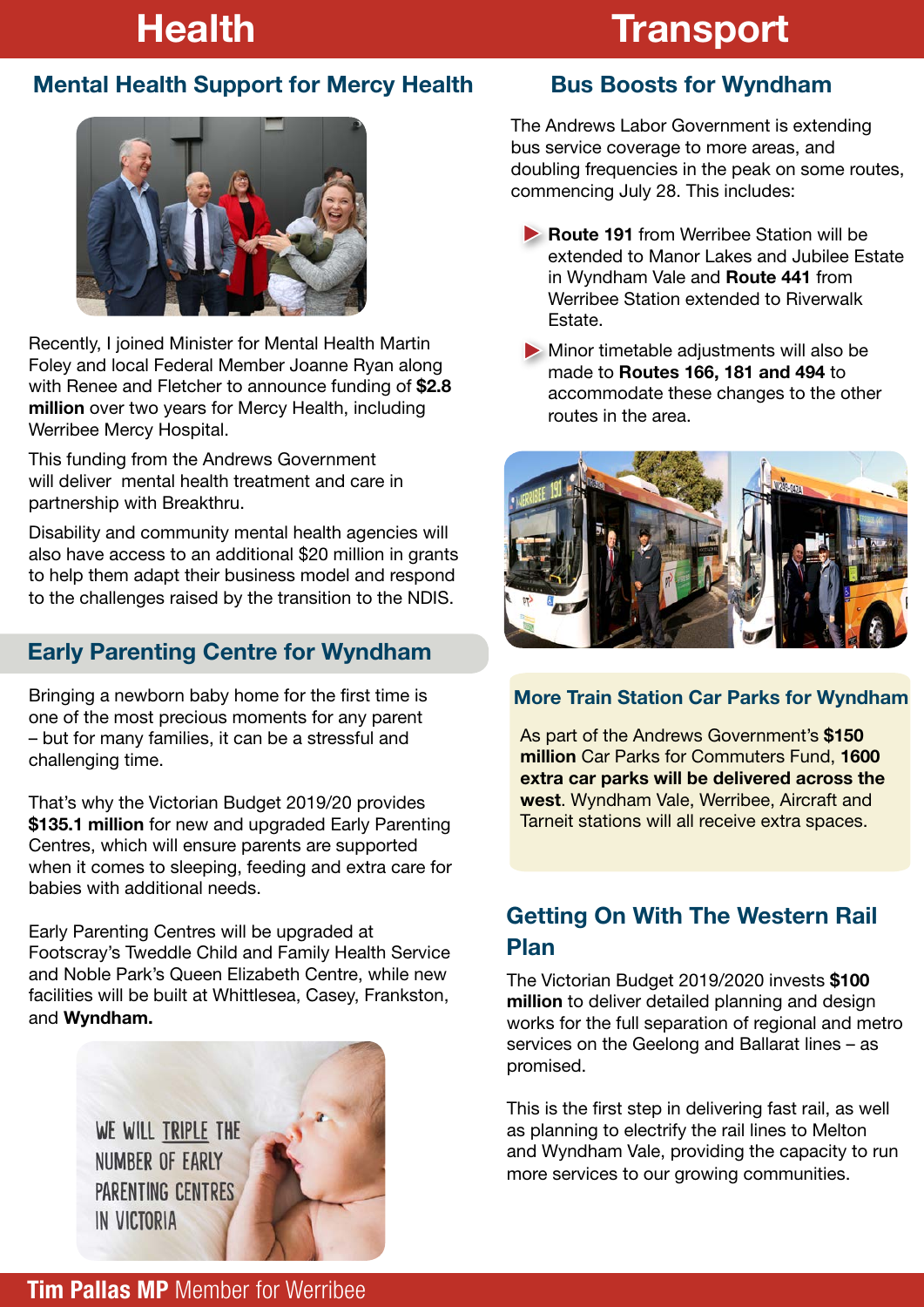# **Education**

# **Environment**

#### **Wyndham South (Riverwalk) Primary School Project Status: Construction**

We know the most precious gift we can give a child is the best start in life, we're rolling out universal three-year-old kinder and expanding our School Breakfast Clubs. We are building the new schools Victoria needs – not just for today or tomorrow, but for years to come.

As part of a **\$1.8 billion investment** in education capital, the Victorian Budget 2019/20 includes funding to build two brand-new schools for kids in Werribee, **Wollahra Primary School and Wyndham South (Riverwalk) Primary School.** This is our commitment to construct 100 new schools across our state.

You can provide your feedback on the naming of Wyndham South (Riverwalk) Primary School before 26 July 2019 through www.engage.vic. gov.au/2020-school-naming/wyndham-south.

#### **Manor Lakes P-12 College Stage 5 Upgrade**



Late last year, I visited Manor Lakes P-12 College to inspect the construction of their stage 5 upgrade.

The Andrews Government provided **\$10.9 million in the 2016/17 Victorian Budget for this construction.** 

By investing locally here at Manor Lakes P-12 College, the Andrews Government is making sure Wyndham residents have great schools and every child gets the chance to succeed.

### **Free Dental Care For Our Students**

#### **New Dog Park for Wyndham**

Wyndham residents and their four-legged friends will have new place to stretch their legs and enjoy the outdoors.



This will create a fantastic new space to get out and about with your family dog.

### **New Parks for Wyndham**

As part of a **\$154 million** commitment to create a ring of new parkland in our growing suburbs, the Andrews Government will undertake planning and design work to deliver **223 hectares for Werribee River Park and 340 hectares for the Werribee Township Regional Park.** This will provide families in the growing western suburbs fantastic new spaces to enjoy the great outdoors.



Students right across the state will have a brighter smile, thanks to our rollout of free dental care at all public primary and secondary schools.

This year's Budget begins that rollout, with an initital investment of **\$322 million** - delivering on our promise to bring back dental vans in schools.

This investment will **save families around \$400** a year per child, as well as the stress of taking time off work for appointments. Once fully rolled out, this initiative will also free up more than **100 000 places in the public dental care system each year.**